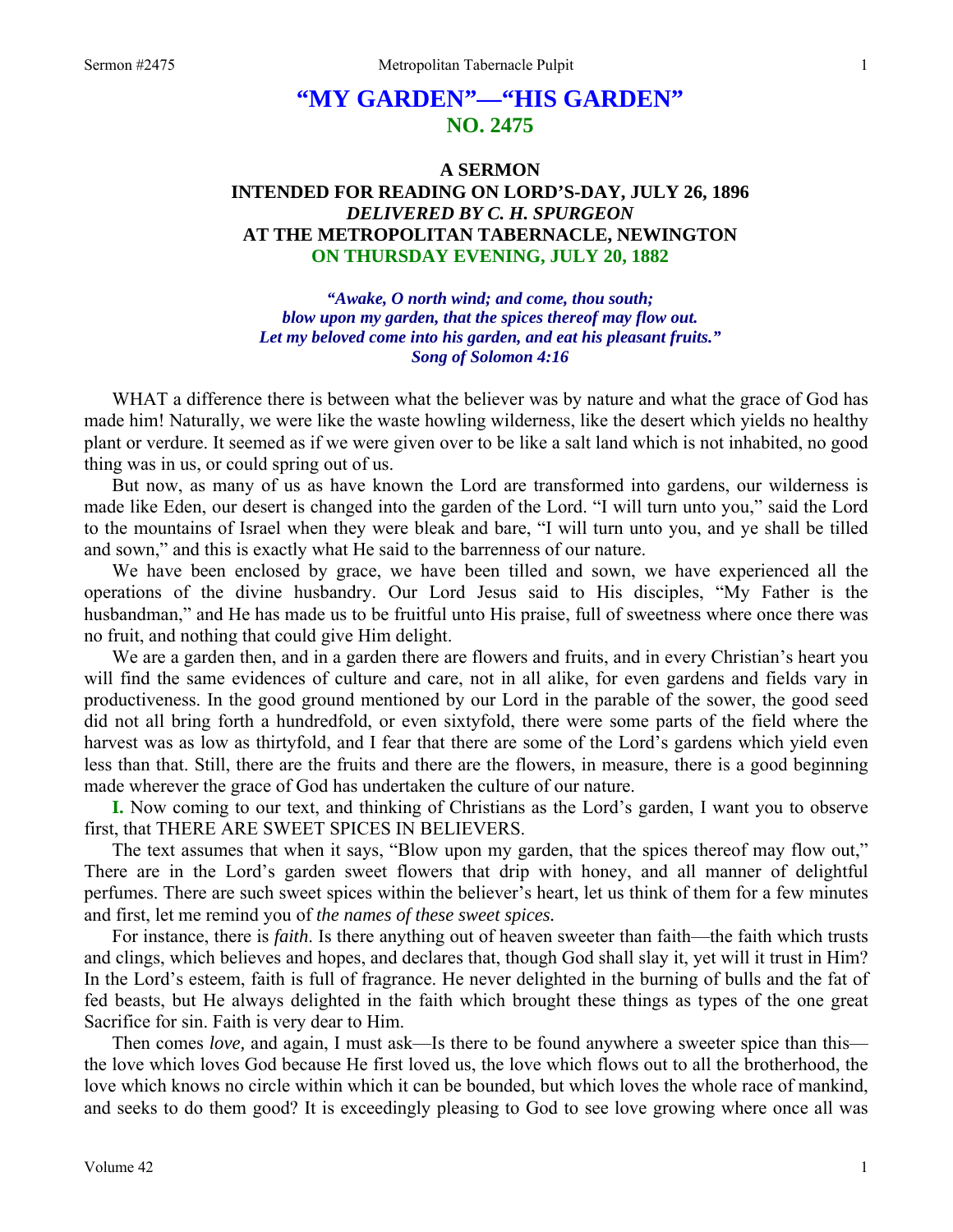hate, and to see faith springing up in that very soul which was formerly choked with the thorns and briers of doubt and unbelief.

And there is also *hope,* which is indeed an excellent grace, a far-seeing grace by which we behold heaven and eternal bliss. There is such a fragrance about a God-given hope that this poor sin-stricken world seems to be cured by it. Wherever this living, lively hope comes, there men lift up their drooping heads, and begin to rejoice in God their Savior.

You do not need that I should go over all the list of Christian graces, and mention meekness, brotherly kindness, courage, uprightness, or the patience which endures so much from the hand of God, but whatsoever grace I might mention, it would not be difficult at once to convince you that there is a sweetness and a perfume about all grace in the esteem of Him who created it, and it delights Him that it should flourish where once its opposite alone was found growing in the heart of man. These then, are some of the saints' sweet spices.

Next notice, that *these sweet spices are delightful to God*. It is very wonderful that we should have within us anything in which God can take delight, yet when we think of all the other wonders of His grace, we need not marvel at all. The God who gave us faith may well be pleased with faith. The God who created love in such unlovely hearts as ours may well be delighted at His own creation. He will not despise the work of His own hands, rather will He be delighted with it, and find sweet complacency therein.

What an exaltation it is to us worms of the earth that there should ever be anything in us wellpleasing unto God! Well did the psalmist say, "What is man, that thou art mindful of him? and the son of man, that thou visitest him?" But God is mindful of us, and He does visit us. Of old, before Christ came into this world in human form, His delights were with the sons of men, much more is it so now that He has taken their nature into heaven itself, and given to those sons of men His own Spirit to dwell within them.

Let it ravish your heart with intense delight, that though often you can take no complacency in yourself, but go with your head bowed down like a bulrush and cry, "Woe is me!" yet in that very cry of yours, God hears a note that is sweet and musical to His ears. Blessed is *repentance*, with her teardrops in her eyes, sparkling like diamonds.

God even takes delight in our longings after holiness, and in our loathing of our own imperfections. Just as the father delights to see his child anxious to be on the best and most loving terms with him, so does God delight in us when we are crying after that which we have not yet reached, the perfection which shall make us to be fully like Himself.

O beloved, I do not know anything that fills my soul with such feelings of joy as does the reflection that I, even I, may yet be and do something that shall give delight to the heart of God Himself! He has joy over one sinner that repenteth, though repentance is but an initial grace, and when we go on from that to other graces, and take yet higher steps in the divine life, we may be sure that His joy is in us, and therefore our joy may well be full.

These spices of ours are not only delightful to God, but *they are healthy to man*. Every particle of faith that there is in the world is a sort of purifier, wherever it comes, it has a tendency to kill that which is evil. In the spiritual sanitary arrangements which God made for this poor world, He put men of faith, and the faith of these men, into the midst of all this corruption to help to keep other men's souls alive, even as our Lord Jesus said to His disciples, "Ye are the salt of the earth."

The sweet perfumes that flow out from the flowers which God cultivates in the garden of His church are scattering spiritual health and sanity all around. It is a blessed thing that the Lord has provided these sweet spices to overpower and counteract the unhealthy odors that float on every breeze.

Think then, dear friends, of the importance of being God's fragrant flowers which may yield perfumes that are delightful to Him, and that are blessed and healthful to our fellow men. A man of faith and love in a church sweetens all his brethren. Give us but a few such in our midst, and there shall be no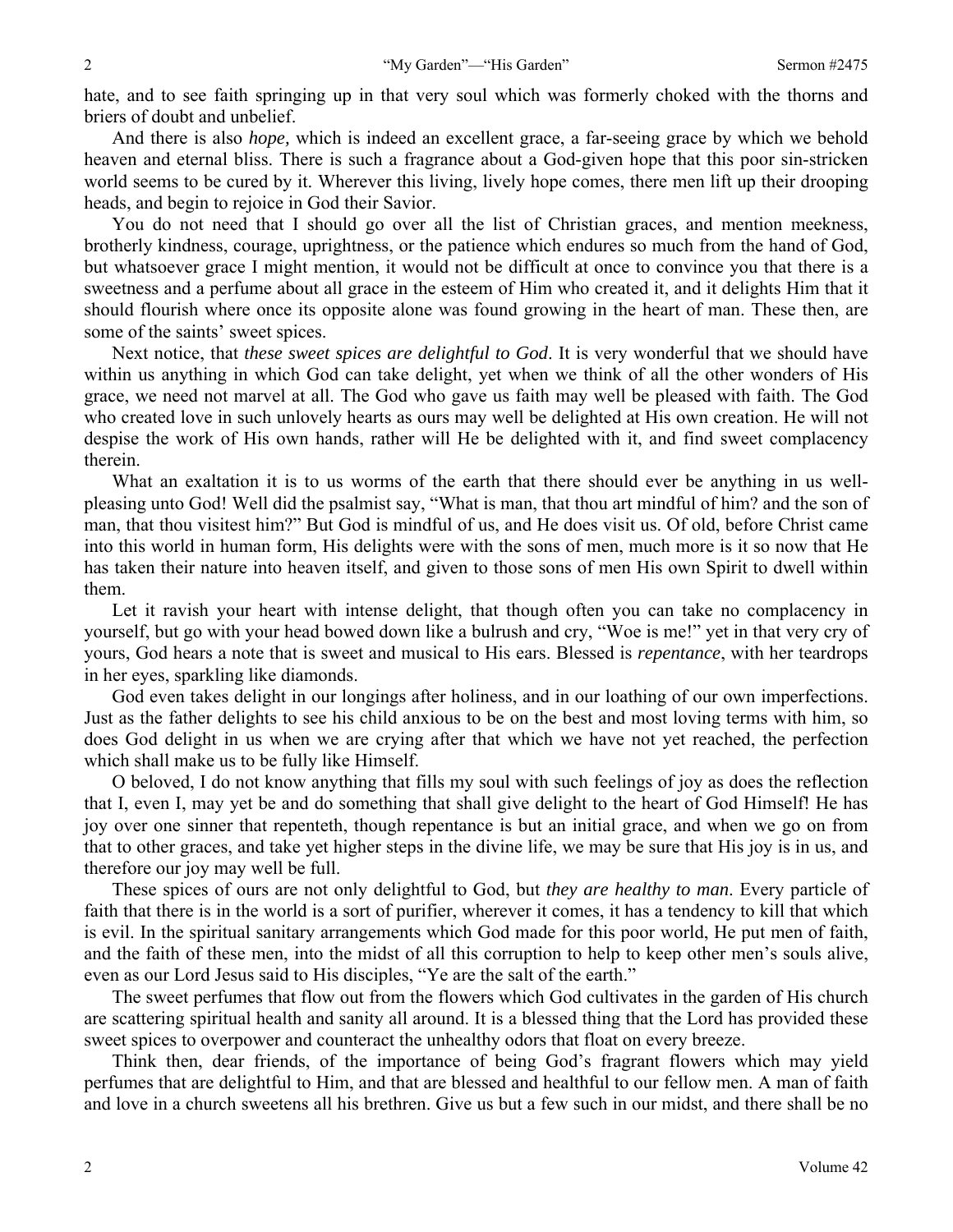broken spiritual unity, there shall be no coldness and spiritual death, but all shall go well where these men of God are among us as a mighty influence for good.

And as to the ungodly around us, the continued existence in the earth of the church of Christ is the hope of the world. The world that hates the church knows not what it does, for it is hating its best friend. The spices with which God is conserving this present evil age, lest His anger should destroy it because of the growing corruption, are to be found in the flowers which He has planted in the garden of His church.

It sometimes happens that *these sweet odors within God's people lie quiet and still*. There is a stillness in the air, something like that which the poet Coleridge makes "The Ancient Mariner" speak of in his graphic description of a calm within the tropics. Do you, dear friends, never get into that becalmed condition?

I recollect, when I was young, reading an expression—I think of Erskine's—in which he says that he likes a roaring devil better than a sleeping devil. It struck me then, that if I could keep the devil always asleep, it would be the best thing that could possibly happen for me, but now I am not so sure that I was right.

At all events, I know this, when the old dog of hell barks very loudly, he keeps me awake, and when he howls at me, he drives me to the mercy seat for protection, but when he goes to sleep and lies very quiet, I am very apt to go to sleep too, and then the graces that are within my soul seem to be absolutely hidden.

And mark you, hidden grace, which in no way reveals itself by its blessed odors, is all the same as if there were none to those that watch from the outside, and sometimes to the believer himself. What is wanted, in order that he may know that he has these sweet perfumes, is something outside himself. You cannot stir your own graces, you cannot make them move, you cannot cause their fragrance to flow forth.

True, by prayer, you may help to this end, but then that very prayer is put into you by the Holy Spirit, and when it has been offered to the Lord, it comes back to you laden with blessings, but often something more is needed, some movement of God's providence, and much more, some mighty working of His grace, to come and shake the flower-bells in His garden and make them shed their fragrance in the air.

Alas! on a hot and drowsy day, when everything has fallen into a deep slumber, even God's saints, though they are wise virgins, go as soundly asleep as the foolish virgins, and they forget that "the Bridegroom cometh." "While the Bridegroom tarried, they all slumbered and slept," and sometimes, you and I catch ourselves nodding when we ought to be wide awake. We are going through a part of that enchanted ground which John Bunyan describes, and we do not know what to do to keep ourselves awake.

At such times, a Christian is very apt to ask, *"Am I indeed planted in God's garden? Am I really a child of God?"* Now, I will say what some of you may think a strong thing, but I do not believe that he is a child of God who never raised that question. Cowper truly wrote—

> *"He has no hope who never had a fear;. And he who never doubted of his state, He may, perhaps—perhaps he may—too late."*

I have sung, and I expect that I may have to sing again—

*"'Tis a point I long to know; Oft it causes anxious thought; Do I love the Lord or no? Am I His, or am I not?"*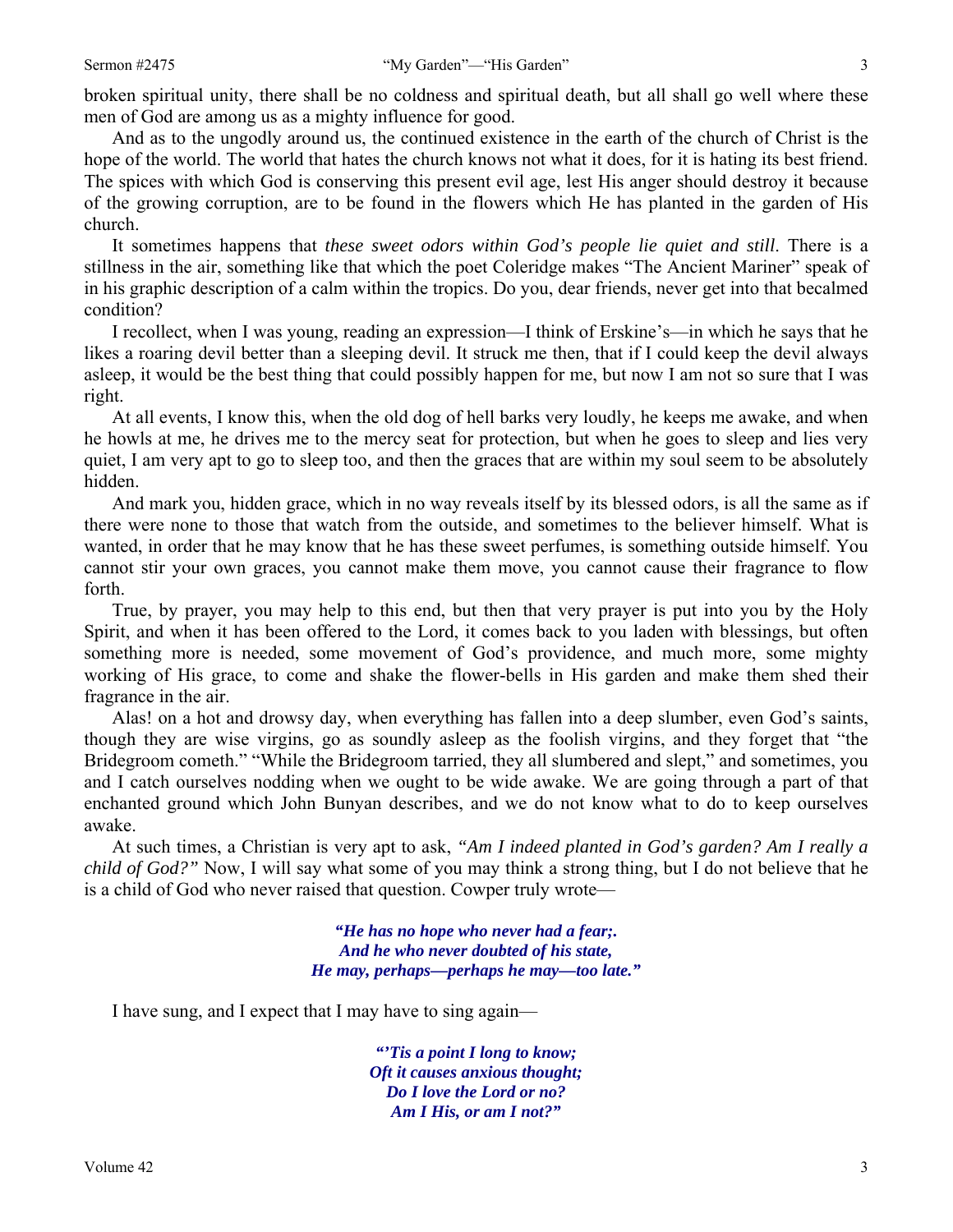I cannot bear to get into that condition, and I cannot bear to keep in it when I am in it, but still, there must be anxious thought about this all-important matter. Because you happened to be excited on a certain occasion, and thought you were converted and were sure of heaven, you had better look well to the evidence on which you are relying. You may be mistaken after all, and while I would not preach up little faith, I would preach down great presumption.

No man can have a faith too strong, and no assurance can be too full, if it comes really from God the Holy Spirit, but if it comes merely out of your fancying that it is so, and therefore, will not examine yourself whether you be in the faith, I begin to make up my mind that it is not so, because you are afraid to look into the matter. "I know that I am getting rich," says a merchant. "I never keep any books, and I do not need any books, but I know that I am getting on well in my business." If, my dear sir, I do not soon see your name in the *Gazette,* I shall be rather surprised.

Whenever a man is so very good that he does not want to inquire at all into his position before God, I suspect that he is afraid of introspection, and self-examination, and that he dare not look into his own heart. This I know, as I watch the many people of God committed to my care here, I see some run on for ten years or more serving God with holy joy, and having no doubt or fear. They are not generally remarkable for any great depth of experience, but when God means to make mighty men of them, He digs about them and soon they come to me crying, and craving a little comfort, telling me what doubts they have because they are not what they want to be.

I am glad when this is the case, I rejoice because I know that they will be spiritually better off afterwards. They have reached a higher standard than they had previously attained, they have a better knowledge now of what they ought to be. It may be that, before their ideal was a low one, and they thought that they had reached it.

Now, God has revealed to them greater heights which they have to climb, and they may as well gird up the loins of their mind to do so by divine help. As they get higher, they perhaps think, "Now we are at the top of the mountain," when they are really only on one of the lower spurs of it. Up they go, climbing again. "If once I can reach that point, I shall soon be at the summit," you think. Yes, and when you have at length got there, you see the mountain still towering far above you.

How deceptive is the height of the Alps to those who have not seen them before! I said to a friend once, "It will take you about thirteen hours to get to the top of that mountain." "Why," he replied, "I can run up in half-an-hour." I let him have a try, and he had not gone far before he had to sit down to pant and rest.

So you think of a certain height of grace, "Oh, I can easily reach that!" Yes, just so, but you do not know how high it is, and those who think that they have reached the top do not know anything about the top, for he who knows how high is the holiness to which the believer can attain will go on clambering and climbing, often on his hands and knees, and when he has reached that point which he thought was the summit, he will sit down and say, "I thought I had reached the top, but now I find that I have but begun the ascent."

Or he may say with Job, "I have heard of thee by the hearing of the ear," (and then I did not know much of You, or of myself either), "but now mine eye seeth thee. Wherefore I abhor myself, and repent in dust and ashes."

You see then, that there are sweet spices lying in Christians, like hidden honey and locked-up perfume within the flowers on a hot day.

**II.** What is wanted is that THOSE SWEET ODORS SHOULD BE DIFFUSED. That is to be our second head. Read the text again, "Awake, O north wind; and come, thou south; blow upon my garden, that the spices thereof may flow out."

Observe first, that *until our graces are diffused, it is the same as if they were not there*. You may go through a wood, and it may be abounding in game, yet you may scarcely see a hare or notice a pheasant anywhere about. There they lie, all quiet and undisturbed, but by and by, the beaters go through the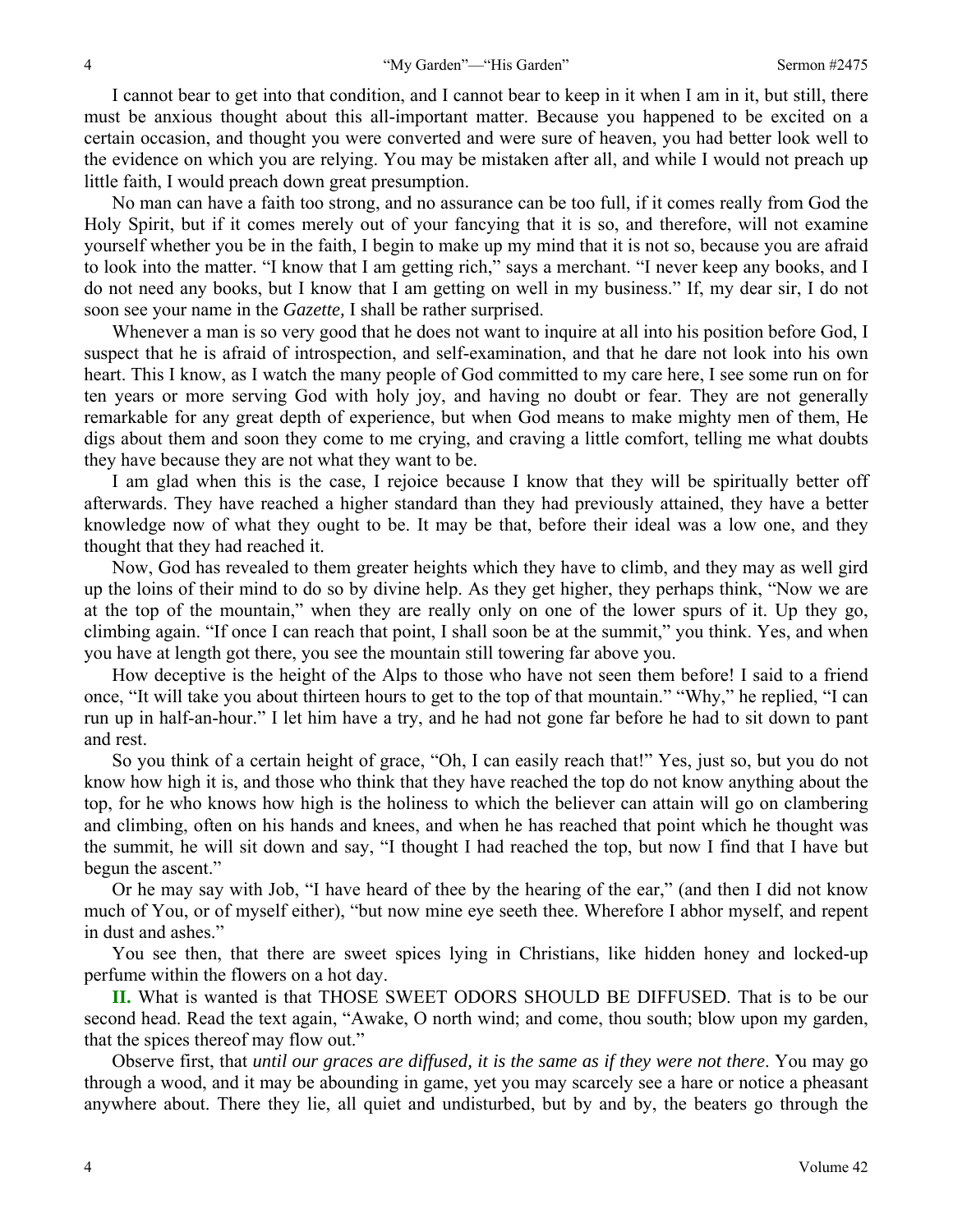wood making a great noise and away the pheasants fly, and you may see the timid hares run like hinds let loose because they are disturbed and awakened.

That is what we sometimes need, to be aroused and stirred from slumber. We may not know that we have any faith till there comes a trial, and then our faith starts boldly up. We can hardly know how much we love our Lord till there comes a test of our love, and then we so behave ourselves that we know that we do love Him. Oftentimes, as I have already reminded you, something is needed from without to stir the life that lies hidden within. It is so with these sweet flowers in the Beloved's garden, they need either the north wind or the south wind to blow upon them that they may shed abroad their sweet odors.

Notice next, that *it is very painful to a Christian to be in such a condition that his graces are not stirring*. He cannot endure it. We who love the Lord were not born again to waste our time in sinful slumber, our watchword is, "Let us not sleep, as do others." We were not born to inaction, every power that God has put within us was meant to be used in working, and striving, and serving the Lord. So, when our graces are slumbering, we ourselves are in an unhappy state. Then we long for any agency that would set those graces moving.

The north wind? Oh, but if it shall blow, then we shall have snow! Well, then, let the snow come, for we must have our graces set in motion, we cannot bear that they should continue to lie quiet and still. "Awake, O north wind!"—a heavy trial, a bleak adversity, a fierce temptation—anything so long as we do but begin to diffuse our graces.

Or if the north wind be dreaded, we say, "Come, thou south!" Let prosperity be granted to us, let sweet fellowship with our brethren rouse us, and holy meditations full of delight, stir our souls, let a sense of the divine life, like a soft south wind, come to our spirit. We are not particular which it is, let the Lord send which He pleases, or both together, as the text seems to imply, only let us be aroused! "Quicken thou me, O LORD, according to thy word"—whichever Word You shall choose to apply, only do quicken Your servant, and let not the graces within me be as if they were dead!

Remember however, that *the best Quickener is always the Holy Spirit,* and that blessed Spirit can come as the north wind, convincing us of sin, and tearing away every rag of our self-confidence, or He may come as the soft south wind, all full of love, revealing Christ and the covenant of grace, and all the blessings treasured for us therein.

Come, Holy Spirit! Come as the heavenly dove, or as the rushing mighty wind, but do come! Drop from above, as gently as the dew, or come like rattling hail, but do come, blest Spirit of God! We feel that we must be moved, we must be stirred, our heart's emotions must once again throb, to prove that the life of God is really within us, and if we do not realize this quickening and stirring, we are utterly unhappy.

You see also, dear friends, from this text, that *when a child of God sees that his graces are not diffused abroad, then is the time that he should take to prayer*. Let no one of us ever think of saying, "I do not feel as if I could pray, and therefore I will not pray." On the contrary, then is the time when you ought to pray more earnestly than ever. When the heart is disinclined for prayer, take that as a danger signal, and at once, go to the Lord with this resolve—

> *"I will approach Thee—I will force My way through obstacles to Thee: To Thee for strength will have recourse, To Thee for consolation flee!"*

When you seem to yourself to have little faith, and little love, and little joy, then cry unto the Lord all the more, "cry aloud and spare not." Say, "O my Father, I cannot endure this miserable existence! You have made me to be a flower, to shed abroad my perfume, yet I am not doing it. Oh, by some means stir my flagging spirit till I shall be full of earnest industry, full of holy anxiety to promote Your glory, O my Lord and Master!"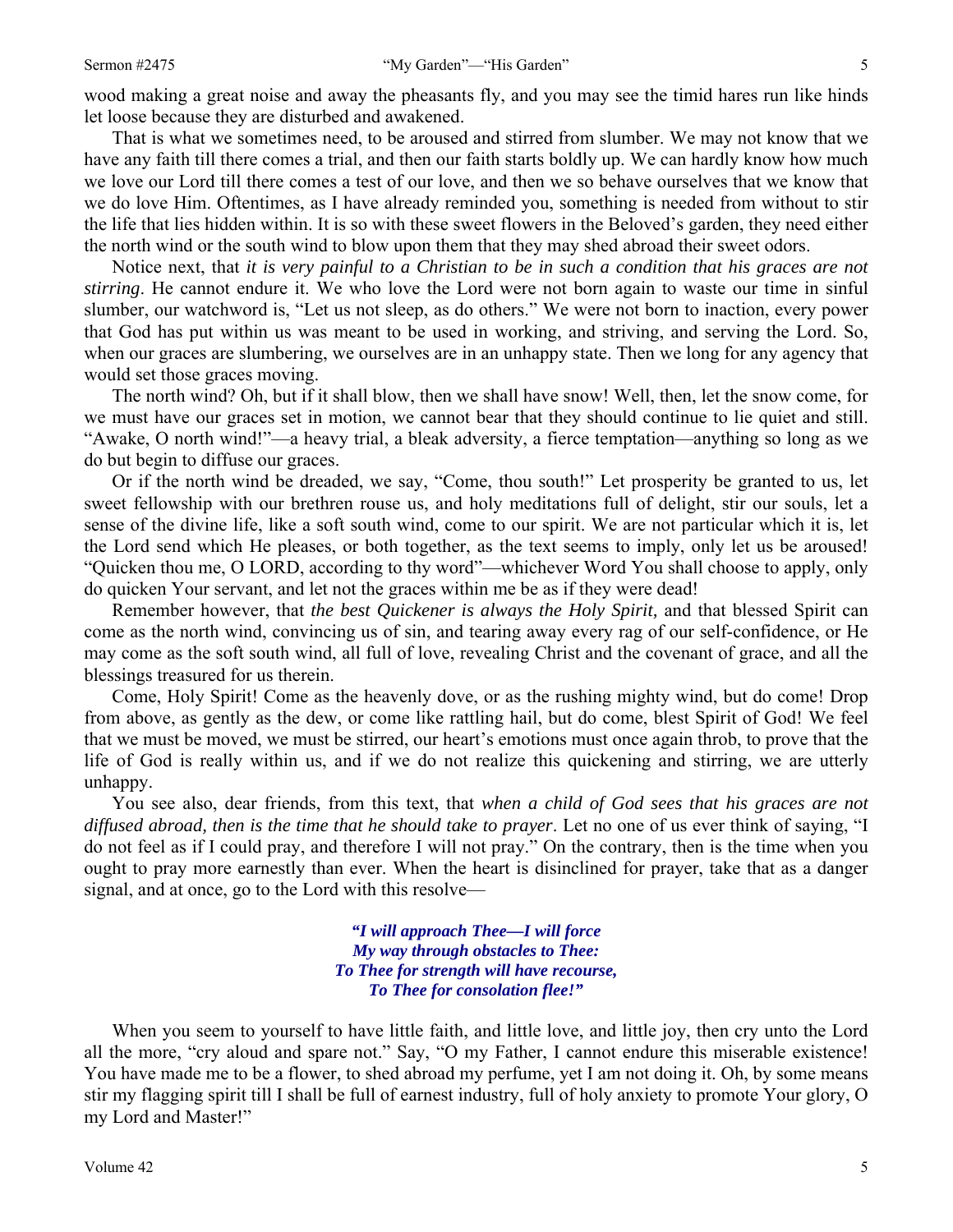While you are thus crying, you must still believe however, that God the Holy Spirit can stir your spirit, and make you full of life again. Never permit a doubt about that fact to linger in your bosom, else you will be unnecessarily sad. You, who are the true children of God, can never come into a condition out of which the Holy Spirit cannot lift you up.

You know the the notable case of Laodicea, which was neither cold nor hot, and therefore so nauseous to the great Lord that He threatened to spue her out of His mouth, yet what is the message to the angel of that church? "Behold, I stand at the door, and knock." This is not said to sinners, it is addressed to the angel of the church of the Laodiceans, "Behold, I stand at the door, and knock: if any man hear my voice, and opens the door, I will come in to him, and will sup with him, and he with me."

Oh, matchless Grace! He is sick of these lukewarm professors, yet He promises to sup with them, and that they shall sup with Him. That is the only cure for lukewarmness and decline, to renew heartfellowship with Christ, and He stands and offers it to all His people now. "Only do you open the door, and I will sup with you, and you shall sup with Me."

O you whose graces are lying so sinfully dormant, who have to mourn and cry because of "the body of this death"—for death in you seems to have taken to itself a body, and to have become a substantial thing, no mere skeleton now, but a heavy, cumbrous form that bows you down—cry to Him who is able to deliver you from this lukewarm and sinful state! Let every one of us put up the prayer of our text, "Awake, O north wind; and come, thou south; and blow upon my garden, that the spices thereof may flow out."

**III.** Our third and closing head will help to explain the remaining portion of our text, "Let my beloved come into his garden, and eat his pleasant fruits." These words speak of THE COMPANY OF CHRIST AND THE ACCEPTANCE OF OUR FRUIT BY CHRIST.

I want you, dear friends, to especially notice one expression which is used here. While the spouse was, as it were, shut up and frozen, and the spices of the Lord's garden were not flowing out, she cried to the winds, "Blow upon *my* garden." She hardly dared to call it her Lord's garden, but now notice the alteration in the phraseology, "Let my beloved come into *his* garden, and eat His pleasant fruits." The wind has blown through the garden and made the sweet odors to flow forth, now it is no longer "my garden," but "his garden."

It is wonderful how an increase of grace transfers our properties, while we have but little grace, we cry, *"my,"* but when we get great grace, we cry *"his."* Wherein you are sinful and infirm, brother, that is yours, you rightly call it *"my,"* but when you become strong, and joyous, and full of faith, that is not yours brother, and you rightly call it *"his."* Let Him have all the glory of the change while you take all the shame and confusion of face to yourself that ever you should have been so destitute of grace.

So the spouse says, '"Let my beloved come into his garden.' Here are all the sweet perfumes flowing out, he will enjoy them, let him come and feel himself at home amongst them. He planted every flower and gave to each its fragrance, let him come into his garden, and see what wonders his grace has wrought."

Do you not feel, beloved, that *the one thing you want to stir your whole soul is that Christ should come into it?* Have you lost His company lately? Oh, do not try to do without it! The true child of God ought not to be willing to bear broken communion for even five minutes, but should be sighing and crying for its renewal. Our business is to seek to "walk in the light as God is in the light," fully enjoying communion with Christ our Lord, and when that fellowship is broken, then the heart feels that it has cast all its happiness away, and it must robe itself in sackcloth, and sorrowfully fast.

If the presence of the Bridegroom shall be taken away from you, then indeed shall you have cause to fast and to be sad. The best condition a heart can be in, if it has lost fellowship with Christ, is to resolve that it will give God no rest till it gets back to communion with Him, and to give itself no rest till once more it finds the Well-beloved.

Next, observe that when the Beloved comes into his garden, the heart's humble but earnest entreaty is, *"Let him eat his pleasant fruits."* Would you keep back anything from Christ? I know you could not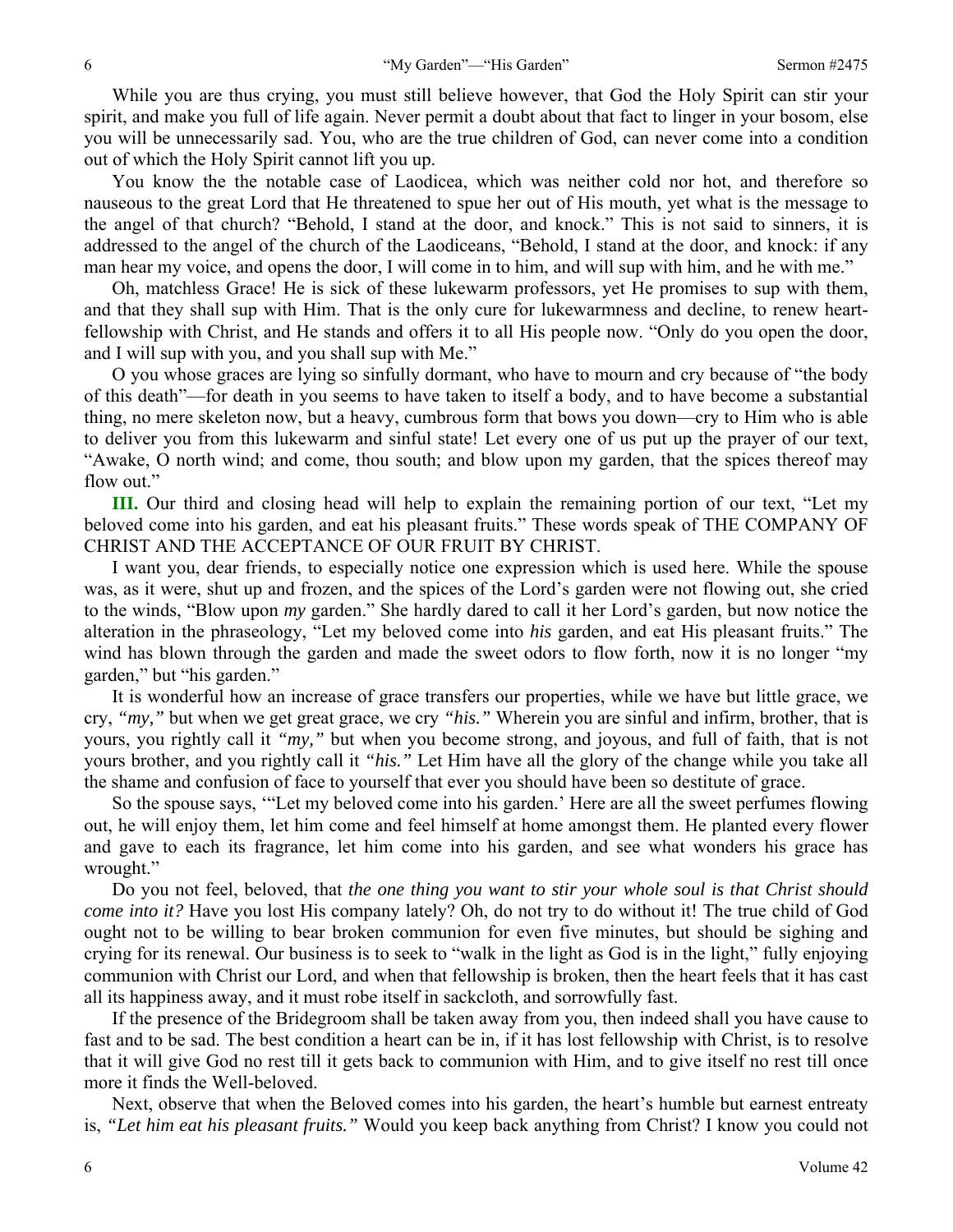if He were to come into His garden. The best things that you have, you would first present to Him, and then everything that you have you would bring to Him, and leave all at His dear feet. We do not ask Him to come to the garden that we may lay up our fruits, that we may put them by and store them up for ourselves, we ask Him to come and eat them.

The greatest joy of a Christian is to give joy to Christ, I do not know whether heaven itself can overmatch this pearl of giving joy to the heart of Jesus Christ on earth. It can match it, but not overmatch it, for it is a superlative joy to give joy to Him—the Man of sorrows, who was emptied of joy for our sakes, and who now is filled up again with joy as each one of us shall come and bring his share, and cause to the heart of Christ a new and fresh delight.

Did you ever reclaim a poor girl from the streets? Did you ever rescue a poor thief who had been in prison? Then I know, that as you have heard of the holy chastity of the one, or of the sacred honesty of the other of those lives that you have been the means of restoring, you have said, "Oh, this is delightful! There is no joy equal to it. The effort cost me money, it cost me time, it cost me thought, it cost me prayer, but I am repaid a thousand times!" Then, as you see them growing up so bright, so transparent, so holy, so useful, you say, "This work is worth living for, it is a delight beyond measure."

Often persons come to me and tell me of souls that were saved through my ministry twenty years ago. I heard the other day, of one who was brought to Christ by a sermon of mine nearly thirty years ago, and I said to the friend who told me, "Thank you, thank you, you could not tell me anything that would give my heart such joy as this good news that God has made me the instrument of a soul's conversion."

But what must be the joy of Christ who does all the work of salvation, who redeems us from sin, and death, and hell, when He sees such creatures as we are made to be like Himself, and knows the divine possibilities of glory and immortality that lie within us?

What are we going to be, brothers and sisters, we who are in Christ? We have not any idea of what holiness, and glory, and bliss, shall yet be ours. "It doth not yet appear what we shall be." We may rise even while on earth to great heights of holiness—and the higher the better, but there is something better for us than mortal eye has ever seen or mortal ear has ever heard.

There is more grace to be in the saints than we have ever seen in them, the saintliest saint on earth was never such a saint as they are yonder, who are before the throne of the Most High, and I know not, but that even when they get there, there shall be a something yet beyond for them, and that through the eternal ages they shall still take for their motto, "Onward and upward!"

In heaven, there will be no *"Finis."* We shall still continue to develop and to become something more than we have ever been before, not fuller, but yet capable of holding more, ever growing in the possibility of reflecting Christ, and being filled with His love, and all the while our Lord Jesus Christ will be charmed and delighted with us. As He hears our lofty songs of praise, as He sees the bliss which will ever be flashing from each one of us, as He perceives the divine ecstasy which shall be ours forever, He will take supreme delight in it all.

"My redeemed," He will say, "the sheep of My pasture, the purchase of My blood, borne on My shoulders, My very heart pierced for them, oh, how I delight to see them in the heavenly fold! These My redeemed people are joint heirs with Me in the boundless heritage that shall be theirs forever, oh, how I delight in them!"

"Wherefore, comfort one another with these words," beloved, and cry mightily that, on this church, and on all the churches, God's Spirit may blow to make the spices flow. Pray, dear friends, all of you, for the churches to which you belong, and if you, my brother, are a pastor, be asking especially for this divine wind to blow through the garden which you have to cultivate, as I also pray for this portion of the garden of the Lord, "Let my beloved come into his garden, and eat his pleasant fruits." The Lord be with each one of you, beloved, for His dear name's sake! Amen.

#### **HYMNS FROM "OUR OWN HYMN BOOK"—811, 814, 778**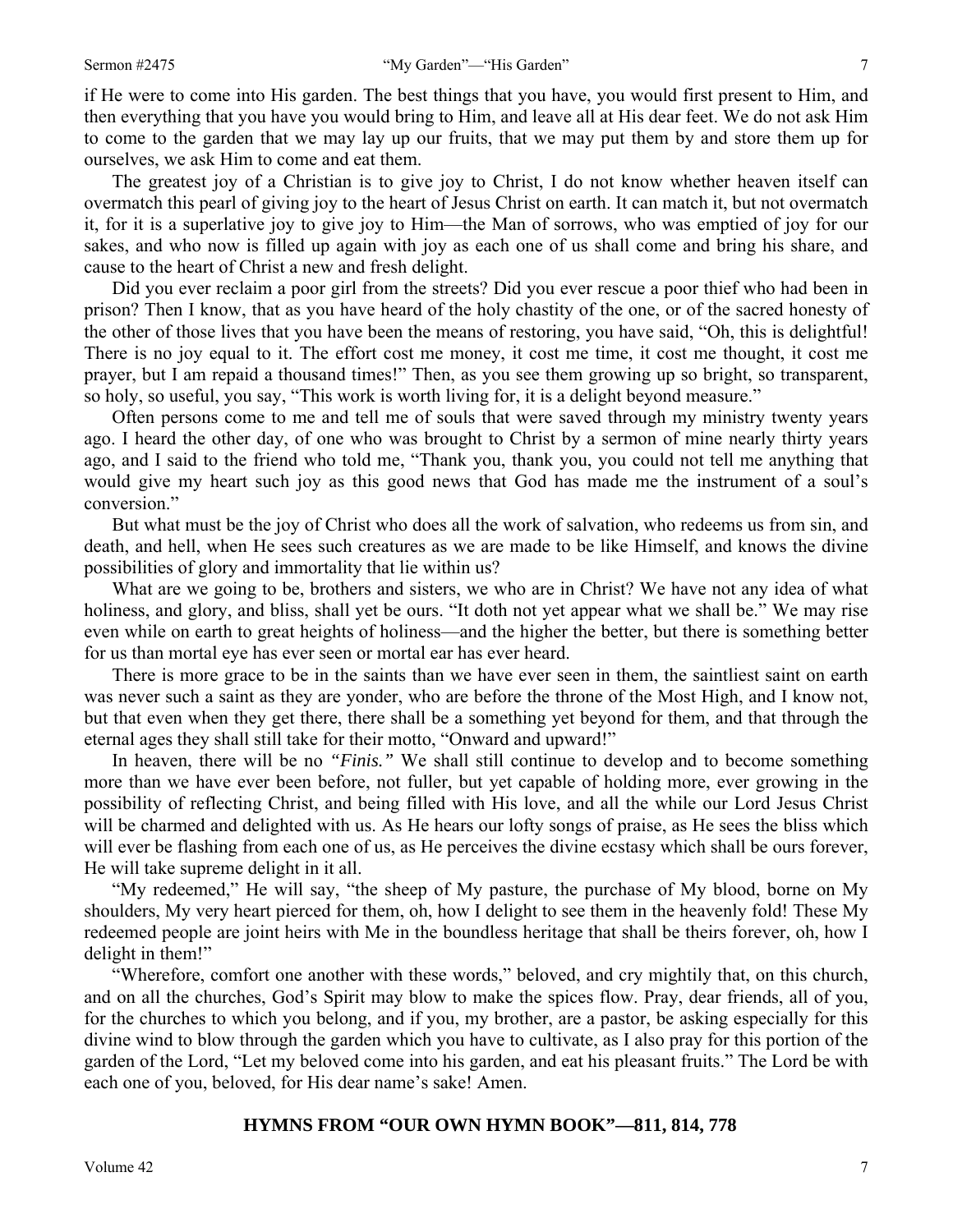#### **EXPOSITION BY C. H. SPURGEON**

### *JOHN 20:11-29*

**Verses 11-12.** *But Mary stood outside at the sepulcher weeping: and as she wept, she stooped down, and looked into the sepulchre, and seeth two angels in white sitting, the one at the head, and the other at the feet, where the body of Jesus had lain.* 

You see, dear friends, love is very patient and persevering. The other disciples had gone away home, but not so Mary, she stands outside the sepulcher and still waits, for she cannot go till she has seen her Lord. Love, however, has many sorrows, for as Mary stood outside the sepulcher, she was weeping.

Oftentimes your love to Christ will make you sorrowful when you for a while lose His presence, it will be a great sorrow to you if your Lord should seem to have hidden Himself from you. But see how quick-sighted love is, Mary saw the angels, whom the other disciples might have seen if they had not gone home. One of the beatitudes is, "Blessed are the pure in heart: for they shall see God," and love is one of the most eminent signs of purity. I do not wonder therefore, that love saw angels, since love sees God Himself.

#### **13.** *And they say unto her, Woman, why weepest thou?*

They could not understand Mary's tears, their question seemed to say, "Christ the Lord is risen from the dead, and all the streets of heaven are ringing with hallelujahs because the great Conqueror has returned bearing the spoils of His victory. Why weepest *thou?* Art not thou one of those for whom this redeeming work was done? 'Woman, why weepest thou?'"

**13.** *She saith unto them, Because they have taken away my Lord, and I know not where they have laid him.* 

That was enough to make any of Christ's loved ones weep, and if ever you hear a sermon which has not Christ in it, you may well go down the aisle weeping, and if any ask why you weep, you may reply, "Because they have taken away my Lord, and I know not where they have laid him."

**14.** *And when she had thus said, she turned herself back, and saw Jesus standing, and knew not that it was Jesus.* 

A strange and sad unbelief had taken possession of her, and there is nothing that blinds the eyes so quickly as unbelief. Christ is near you, poor soul, near you in your trouble, but you do not know that it is Jesus. Open your eyes, may God the Holy Spirit touch them with His heavenly eye salve, that you may see that it is Christ Himself who is close beside you!

# **15.** *Jesus saith unto her, Woman, why weepest thou? whom seekest thou? She, supposing him to be the gardener, saith unto him, Sir, if thou have borne him hence, tell me where thou hast laid him, and I will take him away.*

Her supposition was wrong in one way, but right in another, for Jesus is the Gardener, and His church is His garden. There was one gardener in whom we fell, here is another and a better Gardener in whom we rise. It is He, and He alone, who can properly tend all the plants of His Father's right-hand planting. He is the Gardener, though not the one that Mary supposed, but what a strange request this was for her to make, "If thou have borne him hence, tell me where thou hast laid him, and I will take him away."

Could she have carried away the body of Jesus if it had been there? If so, what a ghastly load for her tender frame to bear! Ay, but she would have done it somehow or other, for if faith laughs at impossibilities and cries, "It shall be done," it is love that actually does the deed of holy daring. The task that seems well-nigh impossible is readily performed when the spirit is invigorated by love.

### **16.** *Jesus saith unto her, Mary.*

In the simple utterance of her name, there were tones which she could not mistake, it was the sweetest music she had heard since her Lord's last message from the cross, "Mary." "Why, surely," she must have thought, "it was the Master's voice calling me by name!"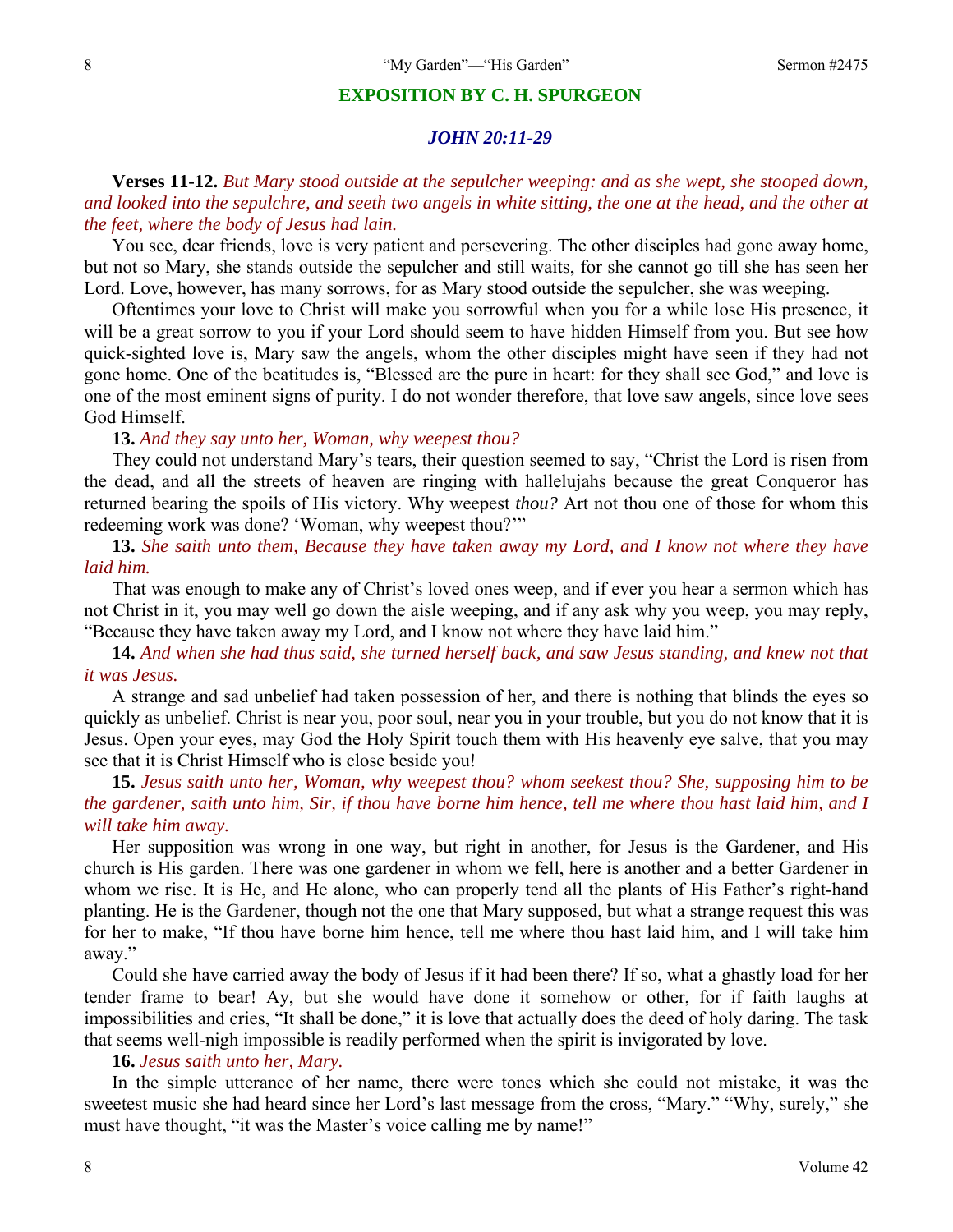**16.** *She turned herself, and saith unto him, Rabboni; which is to say, Master.* 

Or "My Master!" The word "Rabboni" means something more than "Master." Mary seems to say, "Greatest and best of all teachers, I know Your voice, now that You have called me by my name, I recognize You, and I wait to listen to the instruction You are ready to impart to me."

**17.** *Jesus saith unto her, Touch me not; for I am not yet ascended to my Father:* 

"There will be time enough for the fellowship your heart craves"—

**17.** *But go to my brethren, and say unto them, I ascend unto my Father, and your Father; and to my God, and your God.* 

Practical service is better than personal rapture. Mary would fain have held her Lord, but He says to her, "Go to my brethren." You will always find that it is best and safest to do what Jesus tells you, when He tells you, and as He tells you. What a delightful message is this from the risen Christ! "Go to my brethren, and say unto them, I ascend unto my Father, and your Father; and to my God, and your God."

**18-19.** *Mary Magdalene came and told the disciples that she had seen the Lord, and that he had spoken these things unto her.* 

*Then the same day at evening, being the first day of the week, when the doors were shut where the disciples were assembled for fear of the Jews, came Jesus and stood in the midst, and saith unto them, Peace be unto you.* 

If they had possessed more faith, they would have left a door open for Jesus to come in, however anxious they might have been to shut out the Jews. I am afraid, dear brethren and sisters, that we also are sometimes more anxious about shutting out the Jews than we are about letting in Christ. I mean, we are very particular in trying to keep out our own troubles and cares, but if we get Jesus within, we shall not think of the Jews, nor of our troubles and cares, they will all disappear as soon as He appears.

**20.** *And when he had so said, he shewed unto them his hands and his side. Then were the disciples glad, when they saw the Lord.* 

That was enough to make them glad. The gladdest sight out of heaven, and the gladdest sight in heaven itself, is to see the Lord.

**21.** *Then said Jesus to them again, Peace be unto you: as my Father hath sent me, even so send I you.* 

"I am the Messiah, the sent One; you too, shall be My missionaries, My sent ones," it is but another form of the same word.

**22-23.** *And when he had said this, he breathed on them, and saith unto them, Receive ye the Holy Ghost: whose soever sins ye remit, they are remitted unto them; and whose soever sins ye retain, they are retained.* 

That is to say, "As you proclaim My Gospel, I will back up your message, when you preach of pardoning blood, I will make it efficacious. When you declare to penitent sinners that their sins are remitted, it shall be so, and when you tell those who believe not that they are condemned already, and that except they repent they shall abide in condemnation, their sins shall still be retained."

The true minister of God speaks not apart from the Word of God, and when He speaks the Word of God, the God of the Word is Himself there to make it effectual. It shall be no *brutum fulmen,* no wasted thunderbolt, it shall fall in reality, and what the servant of Christ declares, according to the Scriptures shall be proven to be true.

**24.** *But Thomas, one of the twelve, called Didymus, was not with them when Jesus came.* 

Possibly he did not go out of an evening, it may be that he was a half-dead sort of Christian, like a great many people are in London. They think they have done finely if they go out on Sunday morning, but the evening—well, it is too cold for them, or they must find some other excuse for keeping indoors, "Thomas, one of the twelve, called Didymus, was not with them when Jesus came."

That was a great pity because Thomas would not only be a loser by his absence, but he would be sure to influence others, for he was an apostle. Surely, whenever it is possible, we who are leaders in the